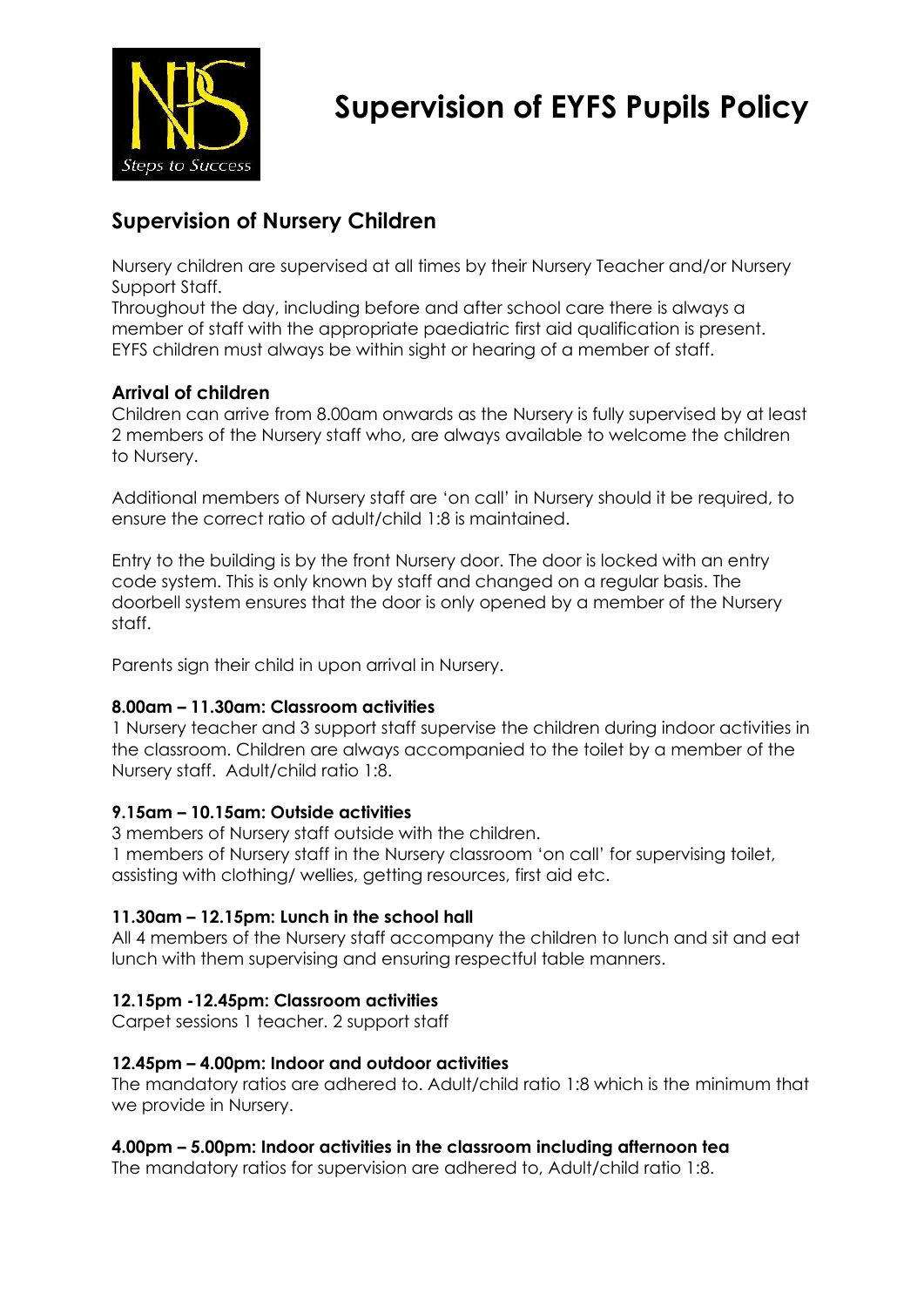Children leave Nursery between 3.00pm and 5.00pm. All children are signed out by parents upon collection.

Any children remaining in school between 5.00pm and 5.30pm will be taken to the school library by the Nursery staff to be supervised by the staff on duty.

Children enjoy using different areas in school and all Nursery staff, and sometimes additional staff always accompany them, taking particular care when going up and down stairs, through doors, gateways, pavements, kerbs, crossing roads.

Nursery class uses:

- Library
- Dining Room
- Sports Hall
- Outdoor learning areas EYFS playground, front gardens, school field, forest school
- Extended late room classroom/landing

#### **Supervision of Nursery children in other areas of school**

| School Library | 1 Nursery teacher and 3 support staff supervise children<br>to and from the library. All 4 members of staff remain with<br>the children in the library if the whole class is there.<br>Adult/child ratio 1:8 |
|----------------|--------------------------------------------------------------------------------------------------------------------------------------------------------------------------------------------------------------|
| Sports Hall    | 1 Nursery teacher, 3 support staff and PE staff supervise<br>children to and from the sports hall. All members of staff<br>remain with the children for their PE lesson, led by a PE<br>staff.               |
| <b>Music</b>   | All 4 members of Nursery staff remain with the children for<br>their music lesson with the music teacher.                                                                                                    |
| French         | All 4 members of Nursery staff remain with the children for<br>their French lesson with the French teacher.                                                                                                  |

The maximum class size in the Nursery is 32 with and adult/child ratio of 1:8.

On school trips and visits the adult/child ratio is 1:2.

## **Supervision of Reception Children**

There are 2 Reception classes of 20 children and in each class there is a teacher with either 1 or 2 support staff.

Children in Reception are supervised at all times by their class teachers and support staff.

Throughout the day, including before and after school care, a member of staff with the appropriate Paediatric First Aid qualification is always present.